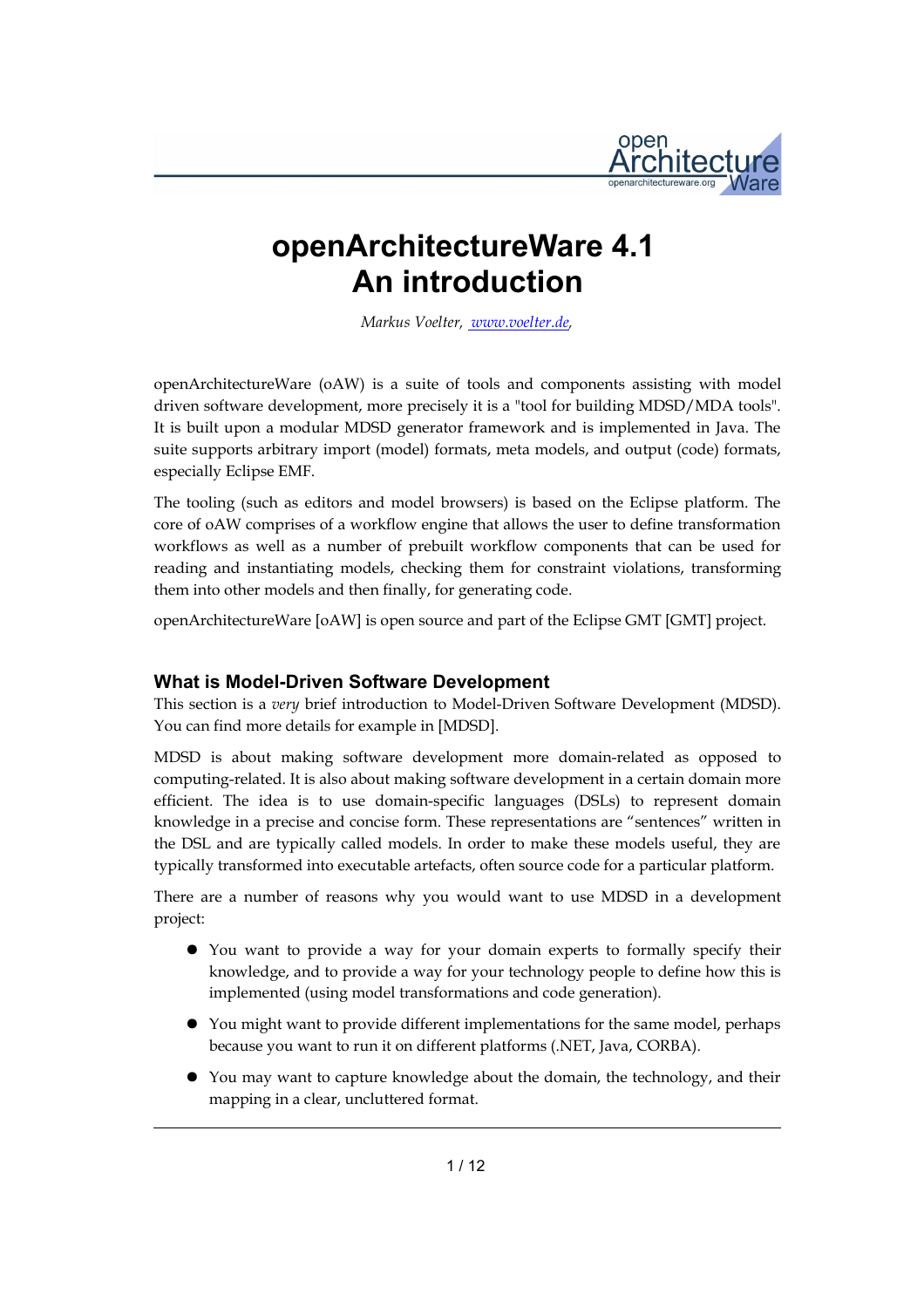

- In general, you don't want to bother with implementation details when specifying your functionality.
- Another reason for using MDSD: You are working in the context of product lines and software system families and need to develop domain-specific assets.
- Finally, a very good reason for using MDSD is to scale architecture to larger development teams (see also [MV05]).

You'll gain the biggest benefits from MDSD is you don't just use some kind of generator that you downloaded from the web, but rather, if you build your own generator. Now, what do I mean by this? What I recommend is the following:

- You should understand the domain for which you want to generate code, you should build your own meta models that accurately represent your domain in a formal manner
- You should build your own transformations and code generation templates in order to "capture" expert knowledge wrt. to the target platform and to understand how the generated code works and how manually written aspects must be included

Of course, you should not start from scratch. openArchitectureWare is a framework/toolset that provides many basic features that can help you achieve the above tasks. Let's take a look at some of the details of openArchitectureWare by implementing a simple example.

# **Example Overview**

The purpose of this tutorial is to illustrate code generation and some related features with openArchitectureWare. The process we're going to go through will start by defining a meta model (using EMF tooling), coming up with some example data, writing code generation templates, running the generator and finally adding some constraint checks and extensions (and you'll know what these terms mean as you read on).

The actual content of the example is rather trivial – we will generate Java classes following the Java Beans conventions. The model will contain entities (such as *Person* or *Vehicle*) including some attributes and relationships among them – a rather typical data model. From these entities in the model we want to generate the Beans for implementation in Java. In a real setting, we might also want to generate persistence mappings, etc.

Please note that this article will show only a subset of the features of openArchitectureWare using an example that is so trivial that it's almost useless. At the end of this article we'll briefly mention some of the other features of oAW and point you to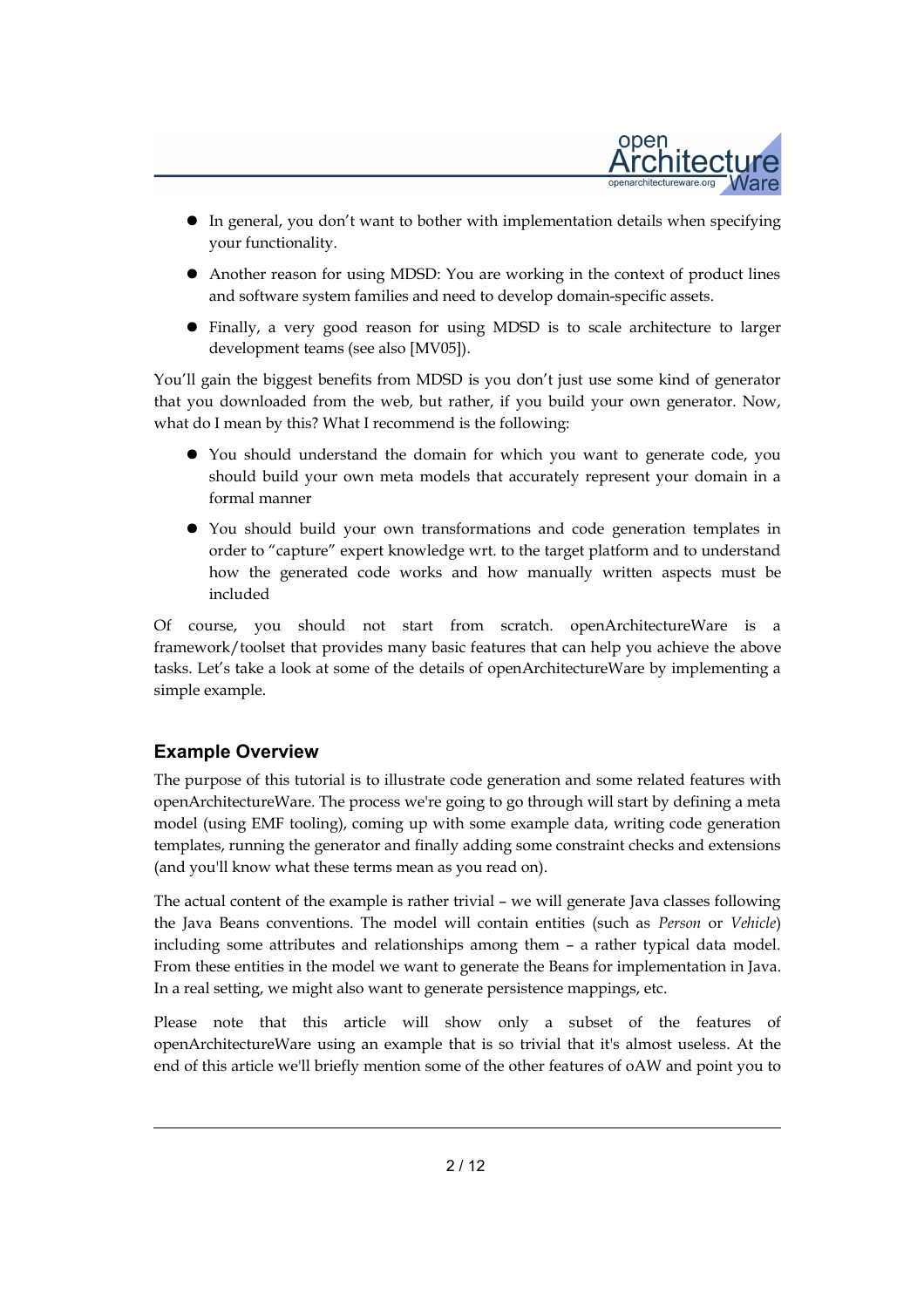

additional things you can read. You can find the code for the this article in http://www.eclipse.org/gmt/oaw/samples/oaw41SamplesEMF.zip

### **Defining an EMF metamodel**

EMF is short for Eclipse Modeling Framework and is the basis for all of the modeling tools on the Eclipse platform. It's main contribution is a meta meta model, i.e. a facility for defining domain-specific meta models (which then, in turn, serve as the type system for the models from which you'll then generate code).

To illustrate the example meta model before we deal with the intricacies of EMF figure 1 meta model nicely rendered in UML:



*Figure 1: The meta model for our example rendered in UML*

We'll now illustrate some of the steps necessary to implement the meta model in EMF. Note that we will not show each an every detail in this article. The reader is referred to the oAW documentation at [oAWDoc].

We start by defining an Eclipse project that contains the meta model. For EMF to work properly, it is best to make this an *Empty EMF project*. In this project, we'll now create an Ecore model using the respective wizard. Figure 2 shows the EMF-supplied tree editor that contains the tree representation of the meta model given above. Note that some of the relevant properties (such as the multiplicities of the references) are not visible, they can be changed via the *EMF Properties* view which is not shown here.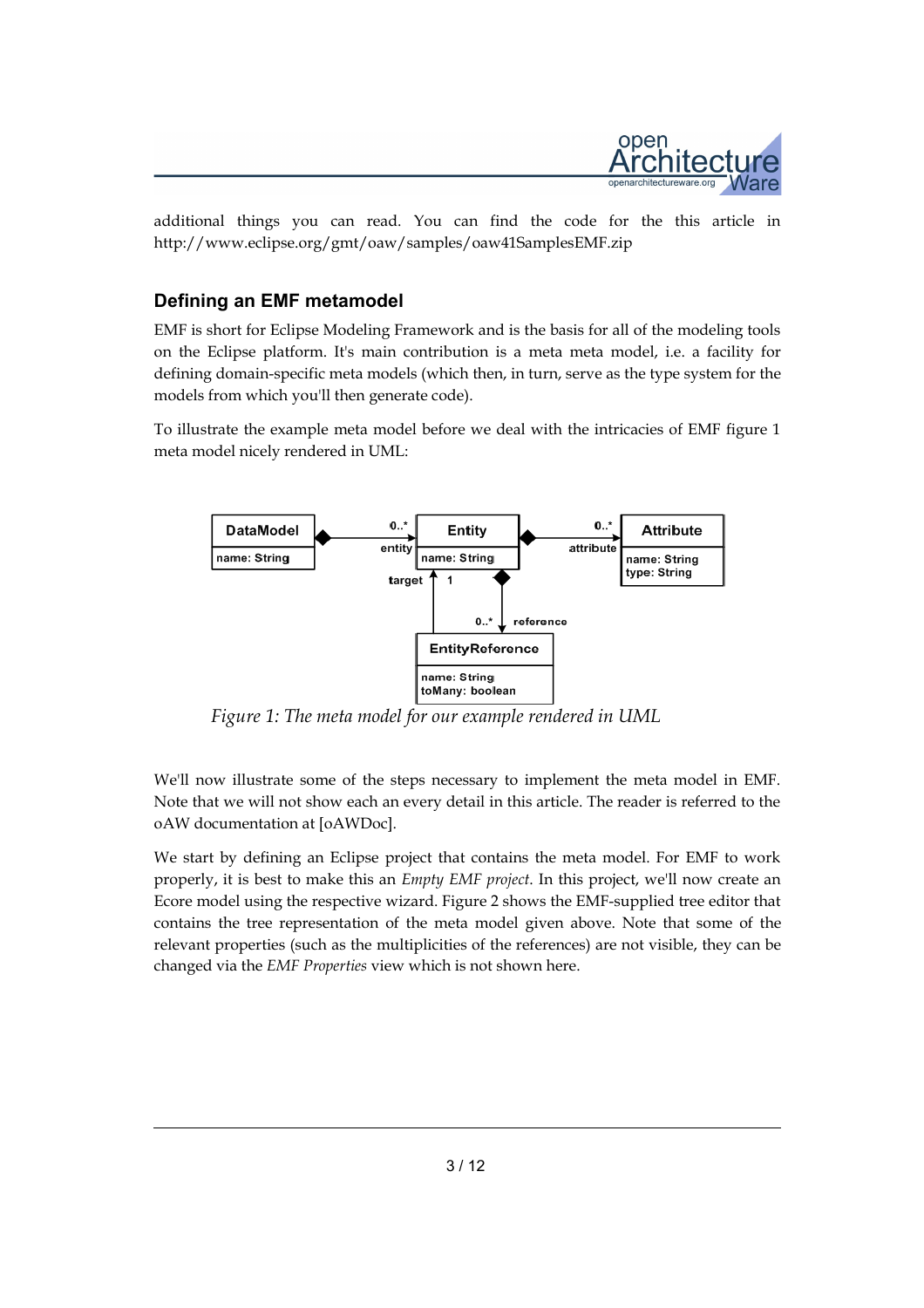



*Figure 2: The meta model in the EMF tree view*

# **Modeling an Example**

The next natural step is to define an example model – technically, an instance of the meta model we've just defined. This raises the issue of how to actually model instances of that meta model: which concrete syntax do we want to use? And wich editor tool? There are a number of options here:

- We can use the tree editors which EMF provides out of the box. These are suitable for simple examples, but don't scale to real world scenarios.
- We can use a UML tool and define a profile to represent the concepts defined in the meta model (class diagrams obviously are a good candidate here). A model-tomodel transformation would transform the profiled UML model into an instance of our meta model.
- We can generate a graphical editor (probably also using some kinds of boxes and lines) based on the Eclipse GMF framework.
- Finally, we can also come up with a textual notation for the models, and build nice editos using oAW's own Xtext framework.

To keep this example simple, we'll use the EMF provided tree editors. We need to press a couple of buttons in Eclipse EMF to generate those tree editors (it's really just five steps in a wizard, and you can see the details in the oAW docs, if you're interested). Once we did this, we have a (more or less) nice tree-based editor available for building an instance of the meta model. Figure 3 shows the sample model.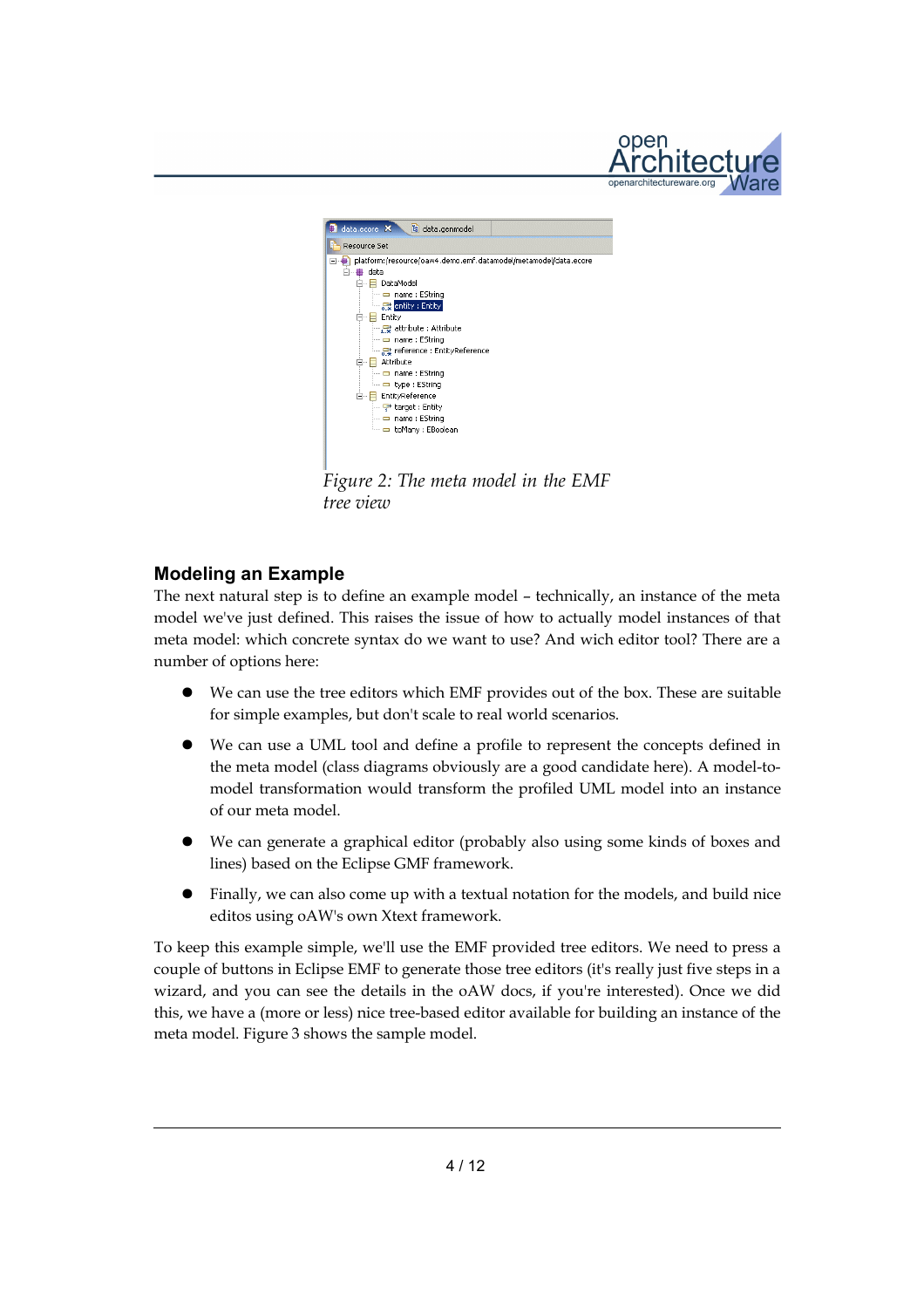

| example.data $\boxtimes$                                                                                                                                                                                        |                   |
|-----------------------------------------------------------------------------------------------------------------------------------------------------------------------------------------------------------------|-------------------|
| Resource Set                                                                                                                                                                                                    |                   |
| platform:/resource/oaw4.demo.emf.datamodel.generator/src/example.data<br>$\Box$<br>白…◆ Model<br>白… ◆ Entity Person<br>— ◆ Attribute name<br>Entity Reference autos<br>白…◆ Entity Vehicle<br>i → Attribute plate |                   |
| Selection Parent List Tree Table Tree with Columns                                                                                                                                                              |                   |
| Problems Javadoc Declaration <b>E</b> Properties X<br>Console                                                                                                                                                   |                   |
| Property                                                                                                                                                                                                        | Value             |
| <b>Name</b>                                                                                                                                                                                                     | <b>写</b> autos    |
| Target                                                                                                                                                                                                          | ♦ Entity Vehicle  |
| To Many                                                                                                                                                                                                         | <b>Like</b> False |
|                                                                                                                                                                                                                 |                   |
|                                                                                                                                                                                                                 |                   |

*Figure 3: Example Model in the default Tree Editor*

All the stuff you have seen up to now is Eclipse EMF and not openArchitectureWare. Let's now look at how to generate code from that model with oAW.

# **Generating Code From the Example Model**

To run the openArchitectureWare generator you have to define a workflow. It controls which steps the generator executes (loading models, checking them, generating code). Let's create a workflow that only loads the example model we created above (or any other model that is an instance of the meta model defined above). The *workflow.oaw* file looks as follows:

```
<workflow>
      <component id="xmiParser" 
                   class="org.openarchitectureware.emf.XmiReader">
             <modelFile value="example.data"/>
             <outputSlot value="model"/>
              <firstElementOnly value="true"/>
      </component>
</workflow>
```
This workflow consists of only one workflow component, an *XmiReader*. This instantiates the example model and stores it in the workflow context in a slot named *model* (the workflow context is basically a hashmap available to all workflow components, the slots being the keys into the hashmap). Note that in real project you would property files to make the model file name configurable.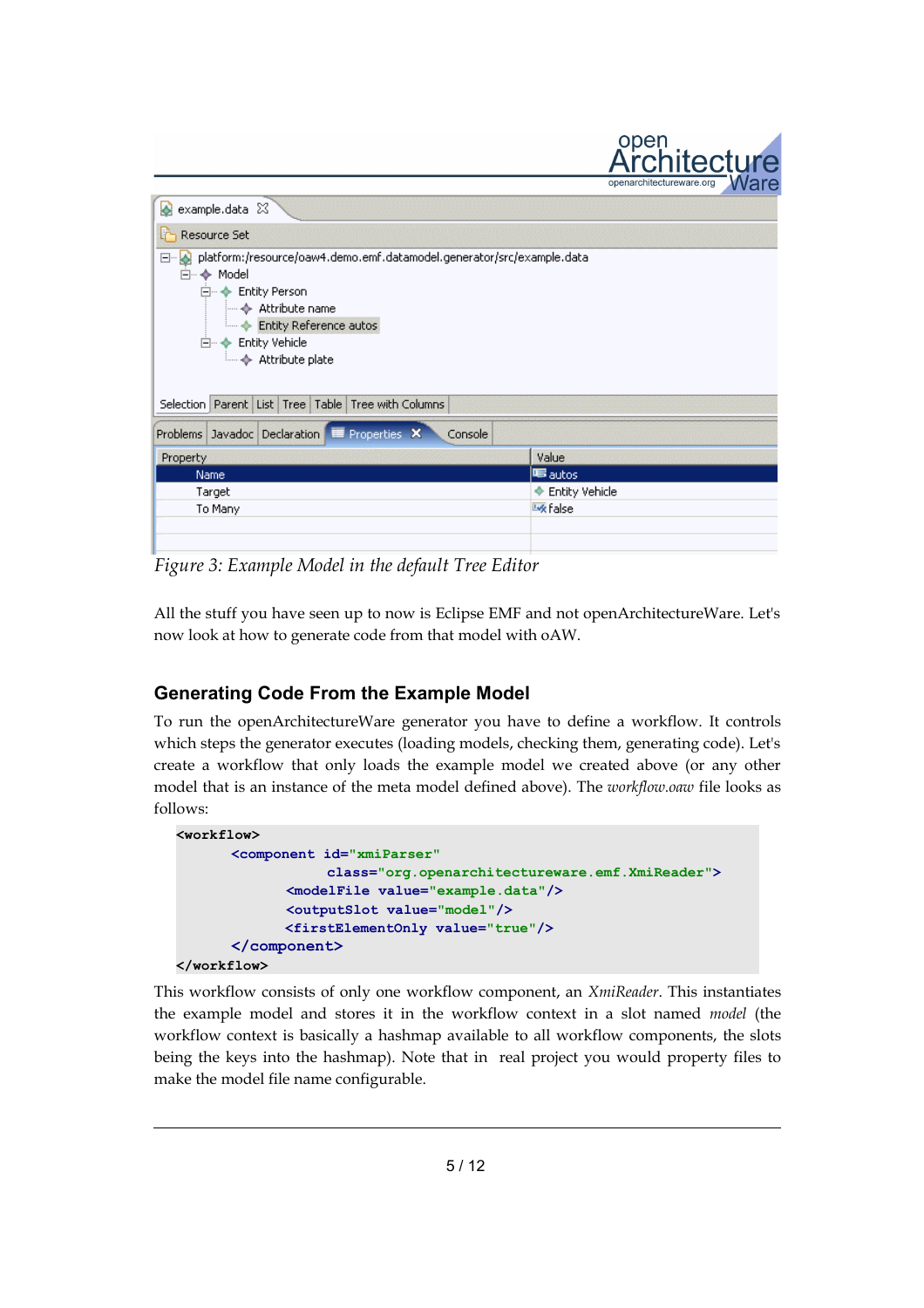

You can run the workflow using the *Run As ...* menu in Eclipse (alternatively you can run workflows from your own custom Java code, ant or a simple batch file, without Eclipse!). Of course, nothing spectacular happens except for some log output. We didn't write any code generation templates yet. Let's do that now.

Figure 4 shows the oAW template editor. OAW comes with its own template language – called *xPand* – including editors that provide code completion, syntax highlighting and static error checking.



*Figure 4: oAW's template editor*

Let's look a bit more closely at the templates. We start by defining a template called *Root* for the metaclass *DataModel* (as defined in the *data* metamodel above). Inside that template we iterate over all entities defined as part of that *DataModel* instance (technically, we iterate over the EReference *entity* that we defined in the meta model) and then call another template called *Entity* for each of the entities.

```
«DEFINE Root FOR data::DataModel»
      «EXPAND Entity FOREACH entity»
«ENDDEFINE»
```
In that other template, we open a file that is named just like the entity (with *.java* appended). The file contains a class declaration (again, named just like the entity); the class itself contains a private attribute for each of the Entity's attributes.

```
«DEFINE Entity FOR data::Entity»
      «FILE name+".java"»
             public class «name» {
                    «FOREACH attribute AS a»
                          private «a.type» «a.name»;
                    «ENDFOREACH»
```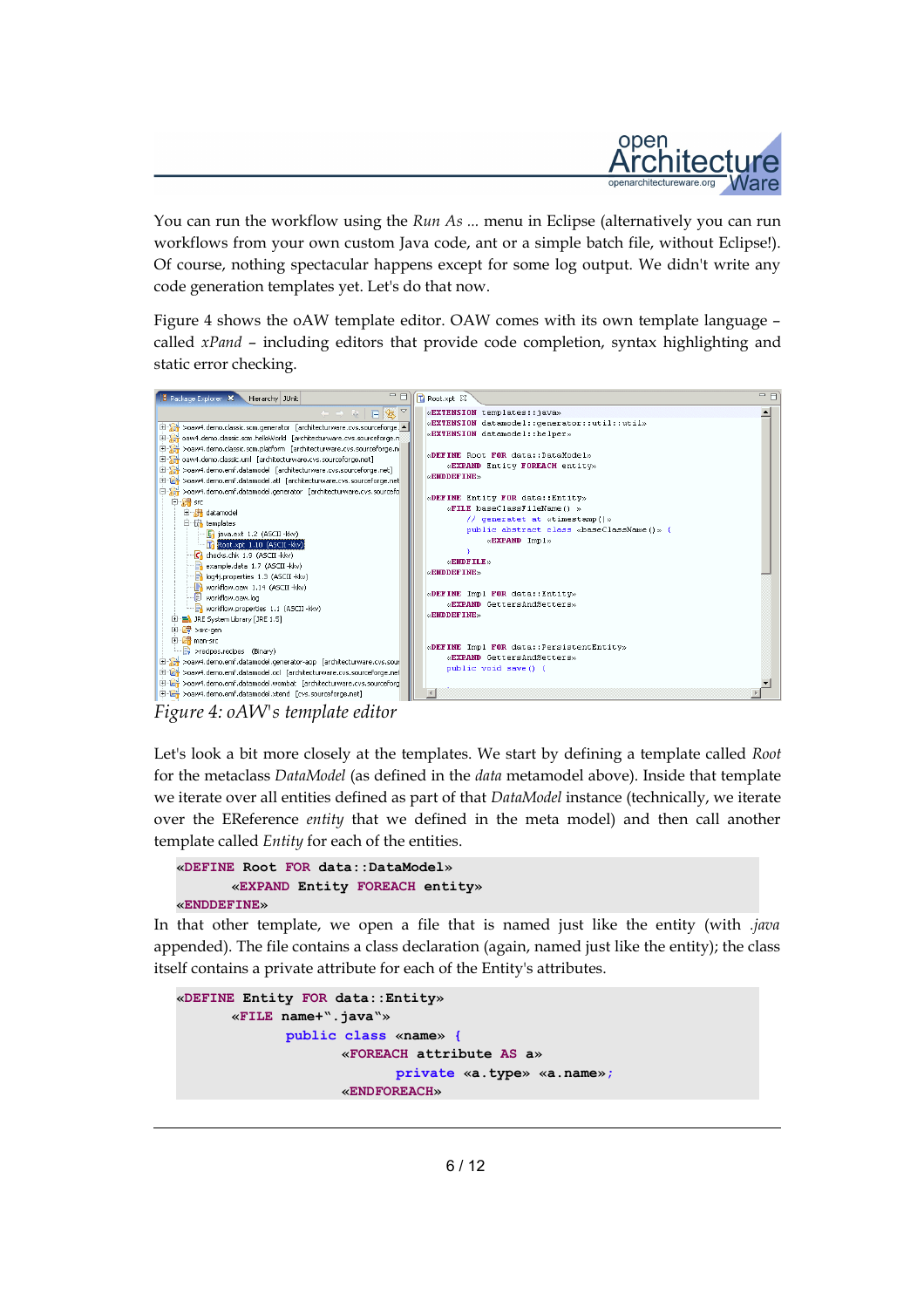

| <b>«ENDFILE»</b>            |
|-----------------------------|
| $\kappa$ ENDDEFINE $\kappa$ |

In order to actually generate code using these templates, we have to add an additional workflow component to the workflow definition, a *Generator* component.

```
<component id="generator"
             class="org.openarchitectureware.xpand2.Generator">
      <metaModel id="mm"
               class="org.openarchitectureware.type.emf.EmfMetaModel">
           <metaModelFile value="data.ecore"/>
        </metaModel>
      <expand value="templates::Root::Root FOR model"/>
      <genPath value="src-gen/"/>
      <beautifier
              class="org.openarchitectu...put.JavaBeautifier"/>
```
#### **</component>**

Let's look at that component declaration a little bit more closely. First of all, you have to specify the meta meta model. In our case we use the *EmfMetaModel* since we want to work with EMF models. Also, you have to specific the ecore file name of the meta model we want to use. Then you have to define the entry expression for the template engine. Knowing that the *model* slot contains an instance of *data::DataModel* (the *XMIReader* had put the first element of the model into that slot, and we know from the data that it's a *DataModel*), we can write the following statement. Notice that *model* refers to a slot name here!

We then specify where the generator should put the generated code (*genPath*). Finally, we specify a beautifier, to pretty-print the generated code:

If you now run the generator again, you should get a file generated that looks like this:

```
public class Person {
      public String lastName;
}
```
A similar file should be generated for the *Vehicle* model element in our model.

# **Checking Constraints**

Constraints are important. A meta model captures only the structral aspects of a model, but there are almost always additional constraints that must hold. An example could be that the names of the attributes of an *Entity* must be distinct. You cannot express this with the structural means of an EMF meta model. It is, however, important that these constraints hold before you attempt to process the model. For example, there's no point in generating Java code as shown above if the name-uniqueness constraint does not hold, since the generated code will not compile.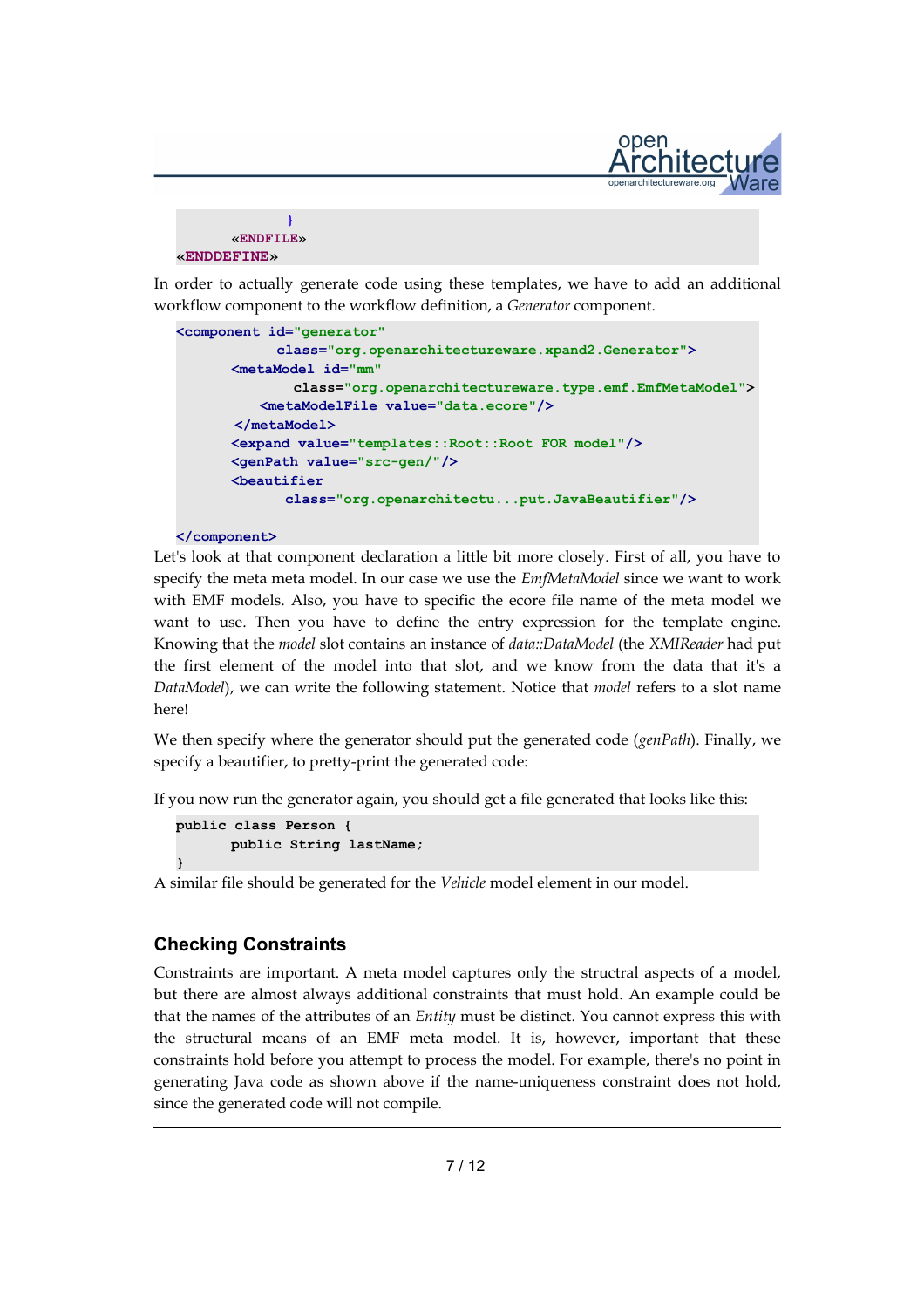

So let's start by defining a simple constraint. We create new file called *checks.chk* in the *src* folder of our project. The file has the following content (note that oAW also provide syntax highlighting, code completion and static error checking for constraint check files) The language used for specifying the constraints is oAW's expression language which is similar to OCL in many respects.

```
import data;
context Attribute ERROR
    "Names must be more than one character long" : 
    name.length > 1;
```
This constraint says that for the metaclass *data::Attribute*, we require that the name be longer than one character. If this expression evaluates to *false*, the error message given before the colon will be reported. A checks file can contain any number of such constraints. They will be evaluated for all instances of the respective metaclass. To show a somewhat more involved constraint example, this one ensures that the names of the attributes have to be unique:

```
context Entity ERROR "Names of Entity attributes must be unique":
      attribute.forAll(a1| attribute.notExists(a2| a1 != a2 &&
a1.name == a2.name ) );
```
To actually check the constraints, you have to add an additional step to the workflow. After reading the model, we add an additional component, namely a *CheckComponent*.

```
<component
           class="org.openarchitectureware.check.CheckComponent">
      <metaModel id="mm"
class="org.openarchitectureware.type.emf.EmfMetaModel">
         <metaModelFile value="data.ecore"/>
      </metaModel>
      <checkFile value="checks"/>
      <emfAllChildrenSlot value="model"/>
</component>
```
As with the code generator, we have to explain to the checker what meta meta model and which meta model we use. We then have to provide the checks file. The component tries to load the file by appending *.chk* to the name and searching the classpath. Finally, we have to tell the engine on which (part of) the model the checks should work. In general, you can use the *<expression value="..."/>* element to define an arbitrary expression on slot contents. For our purpose, where we want to use the complete EMF data structure in the *model* slot, we can use the shortcut *emfAllChildrenSlot* property, which returns the complete subtree below a specific slot's content element, including the slot content element itself.

Running the workflow produces an error in case the length of the name is not greater than one. Note that subsequent workflow components will not be executed if there are errors in the workflow – so no code generation will be attempted.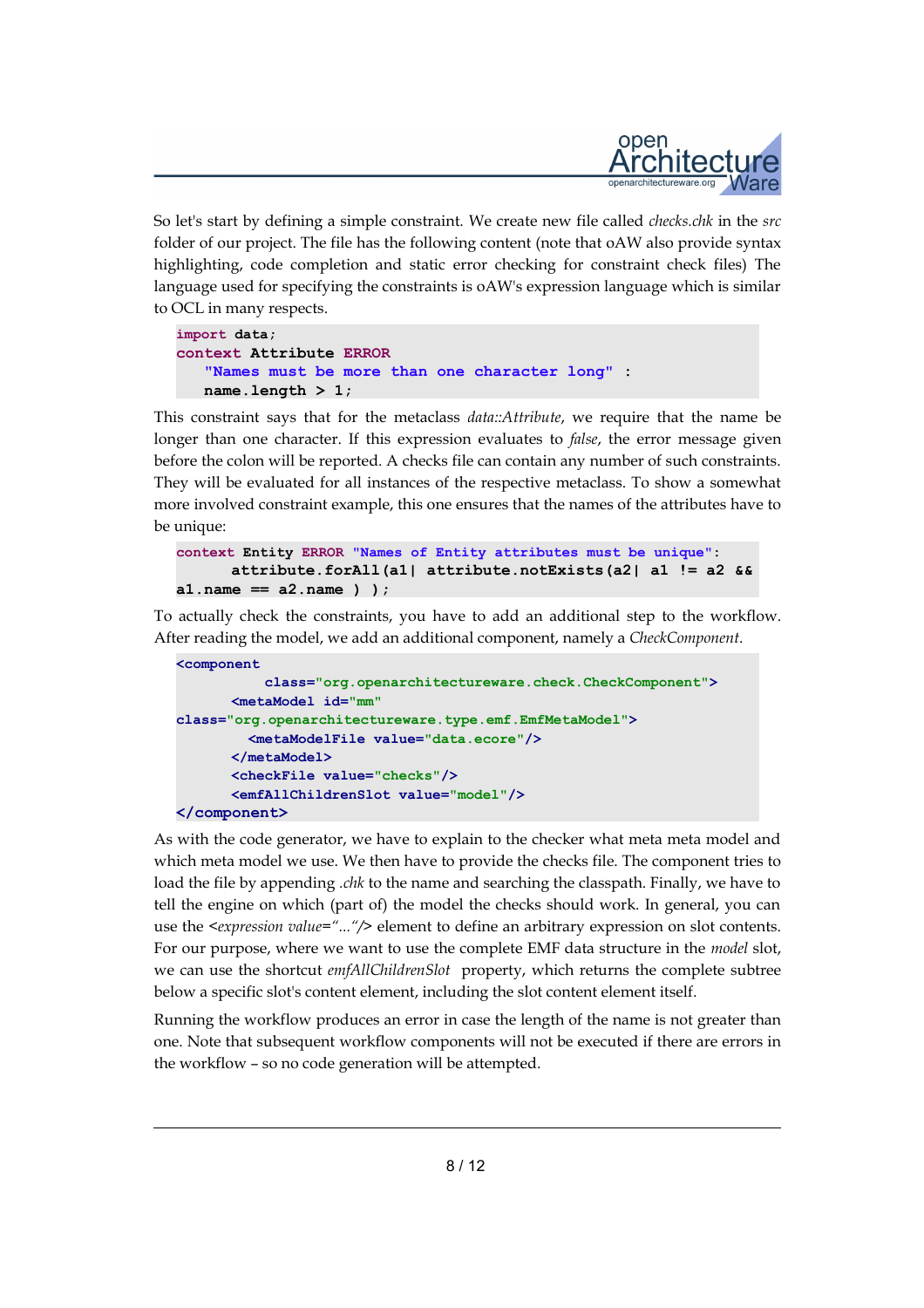

### **Extensions**

In order to generate certain artifacts, you'll often need to access additional properties in the templates; these properties should not be added to the metaclasses directly, since they are often specific to the specific code generation target and thus should not "pollute" the metamodel. It is possible to define such extensions external to the metaclasses using socalled extensions. Assume we wanted to change the *Attributes*-Part of the template as follows:

```
«FOREACH attribute AS a»
      private «a.type» «a.name»;
      public void «a.setterName()»( «a.type» value ) {
             this.«a.name» = value;
      }
      public «a.type» «a.getterName()»() {
             return this.«a.name»;
      }
«ENDFOREACH»
```
To make this work, we need to define the *setterName()* and *getterName()* operations. We do this by writing an extension file; we call it *java.ext*. It must have the *.ext* suffix to be recognized by oAW; the *java* name is because it contains Java-generation specific extensions. We put this file directly into the *templates* directory under *src*, i.e. next to the *Root.xpt* file. The extension file looks as follows.

```
import data;
String setterName(Attribute this) :
    'set'+name.toFirstUpper();
String getterName(Attribute this) :
    'get'+name.toFirstUpper();
```
First we have to import the *data* metamodel; otherwise we'd not be able to use the *Attribute* metaclass. We can then define the two new operations *setterName* and *getterName*. Note that they take the type on which they're called as their first parameter, a kind of  $n$ explicit this". After the colon we use an expression that defines the result of the extension.

To be able to use the extension in our template, we have to add the following line to the beginning of the *Root.xpt* template file:

```
«EXTENSION templates::java»
```
In case you cannot express the "business logic" for the expression with the oAW expression language you can fall back to so-called Java extensions, where you can escape to Java code to implement the expression.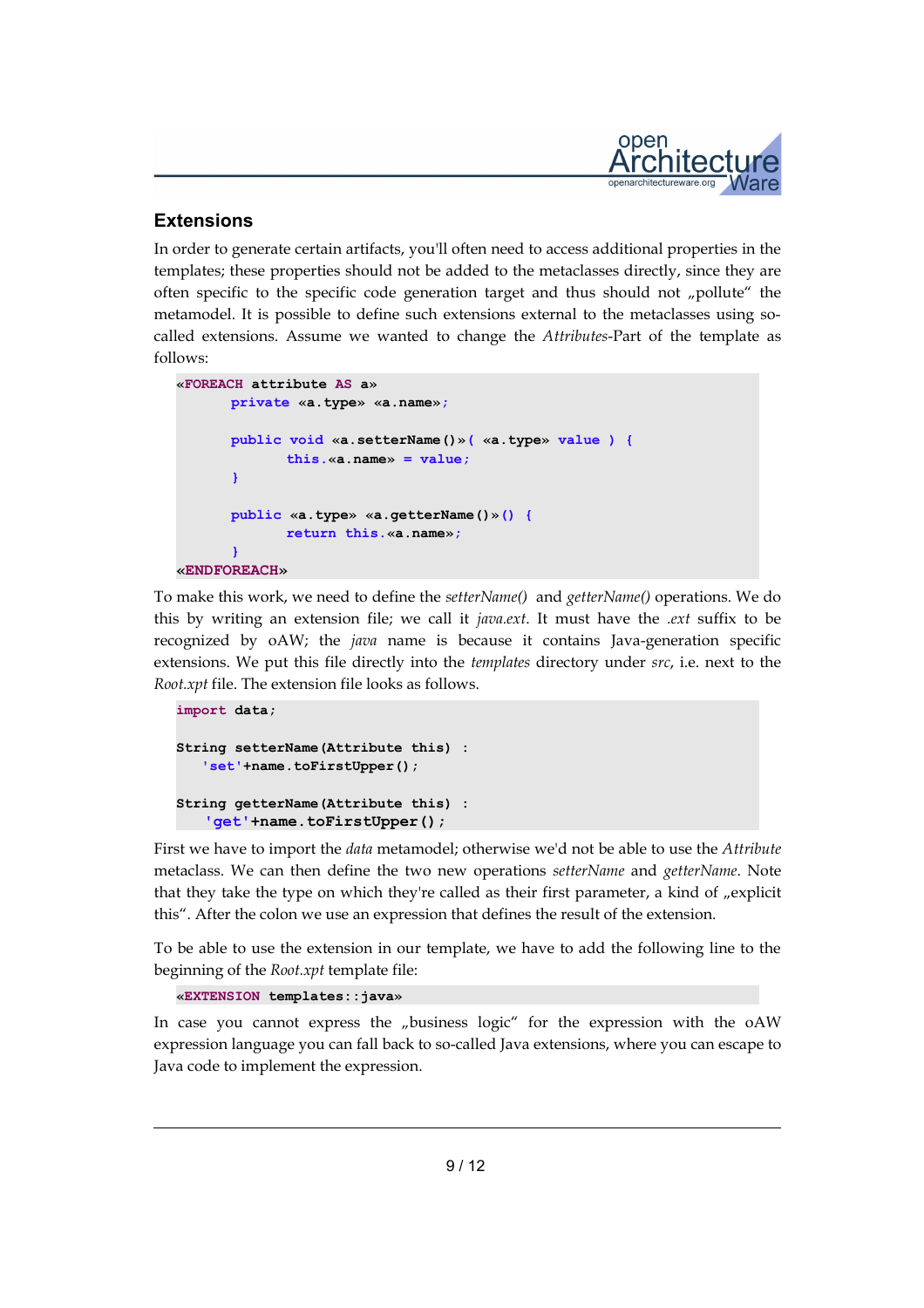

This concludes our simple introduction of openArchitectureWare. Below you'll find links to further reading.

# **More features of oAW**

We'd like to at least mention some of the advanced features that distinguish openArchitectureWare from some of its competitors, hence this short, incomplete feature list.

With a suitable instantiator, oAW can read any model. Currently, we provide out-of-thebox support for EMF, various UML tools (MagicDraw, Poseidon, Enterprise Architect, Rose, XDE, Innovator, …), the Eclipse UML2 project, textual models (using JavaCC or antlr parsers), XML, Visio as well as pure::variants variant configuration models.

oAW can read several different models during one generator run. These models can use different concrete syntaxes (one could be UML, another one pure EMF and a third one could be a pure::variants feature model). The generator then "weaves" these models together to form a comprehensive, all-encompassing model. Constraints can be checked over model boundaries; references between models can be established.

There are a number of additional important features in the template language that have not been illustrated in this article. Xpand supports template polymorphism, template aspects and many other advanced features that are necessary for building non-trivial code generators.

For realistically-sized meta models, you can build the meta model using a UML2-capable UML tool and create the Ecore meta model from that. This allows you to use the UML tool's model management features to keep an overview over your meta model. The transformer from UML2 to Ecore adds a number of additional features to the Ecore meta model, such as namespaces and qualified names.

Model-to-model transformations can be implemented using the xTend language, a textual, functional transformation language. This language has a number of very important characteristics. First, it has a very concise and powerful syntax. Second, it can be used to transform between the various meta meta models, e.g., you can transform a model defined with the oAW-classic metametamodel into an EMF model! Thirdly, a transformational function is only evaluated once for each unique combination of parameters. Thus, you can call the same function with the same number of arguments multiple times, and it will only be evaluated the first time! This is an indispensible feature when working with graph transformations, especially, if they contain circular references.

The Recipe framework allows you to define validation rules for artefacts created outside of the generator (such as manually written subclasses). During code generation, these rules can be instantiated; later, the Eclipse IDE will read these rules and verify them against the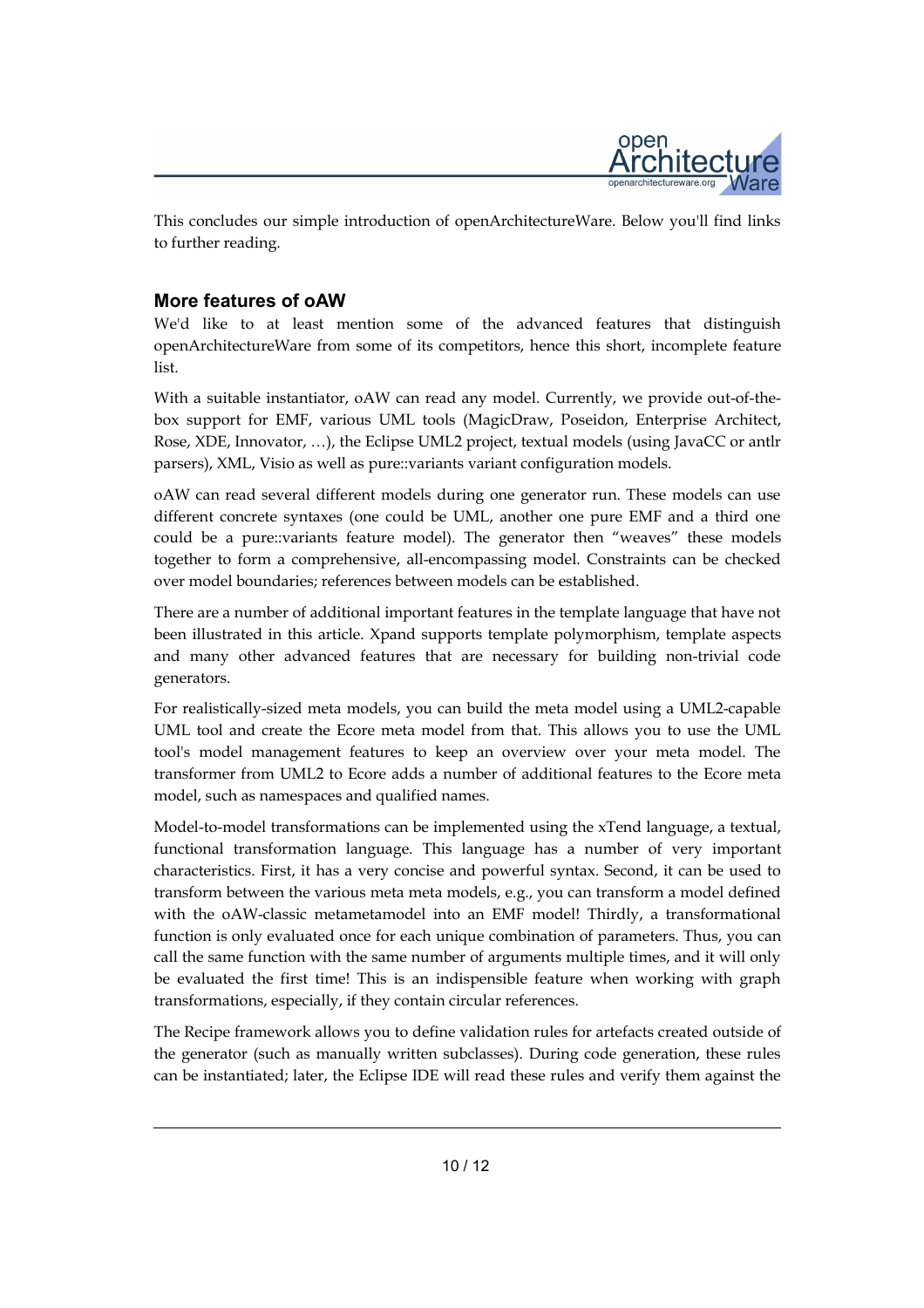

code base. This will help to guide developers beyond the modelling/generation stage, when integrating generated and manually written code.

oAW also comes with an integration into the Eclipse GMF framework. Specifically, you can verify oAW constraints interactively in a GMF editor.

Finally, oAW provides a framework for building textual editors: xText. It provides a means of generating textual Eclipse editors from a BNF-like syntax description. The editor generator generates a parser component that can be used with the oAW workflow engine as well as an Ecore file that serves as the metamodel for the models edited with the editor. Also, an Eclipse editor is generated, that can be used to edit instances of the textual DSL. It also supports syntax highlighting and constraints checking.

# **Further Reading**

There are two online resources you might want to check out: *From Frontend To Code* [FFTC] is a rather long article at Eclipse.org that shows many of the advanced features of oAW, including the integration with GMF. Another one, *The Pragmatic Generator Programmer* [TPGP] is an article that looks at implementing a simple textual DSL. Of course, if you want to learn about the details of oAW, you should take a look at the documentation page at [oAWDoc]... and play with oAW. Have fun!

#### **References**

| <b>FFTC</b> | Voelter, Efftinge, Kolb, Haase, From Frontend to Code,<br>http://www.eclipse.org/articles/Article-FromFrontendToCode-<br>MDSDInPractice/article.html |
|-------------|------------------------------------------------------------------------------------------------------------------------------------------------------|
| <b>GMT</b>  | The Generative Modeling Tools project, http://eclipse.org/gmt                                                                                        |
| <b>MDSD</b> | Stahl, Voelter, Model-Driven Software Development, Wiley, 2006                                                                                       |
| oAW         | openArchitectureWare, http://www.eclipse.org/gmt/oaw                                                                                                 |
| oawDoc      | oAW Docs, http://www.eclipse.org/gmt/oaw/doc                                                                                                         |
| <b>TPGP</b> | Voelter, Efftinge, Kolb, Haase, The Pragmatic Generator Programmer,<br>http://www.theserverside.com/tt/articles/article.tss?l=PragmaticGen           |

# **About the Author**

Markus Völter works as an independent consultant and coach for software technology and engineering. He focuses on software architecture, middleware as well as model-driven software development. Markus is the author of several magazine articles, patterns and books on middleware and model-driven software development. He is a regular speaker at